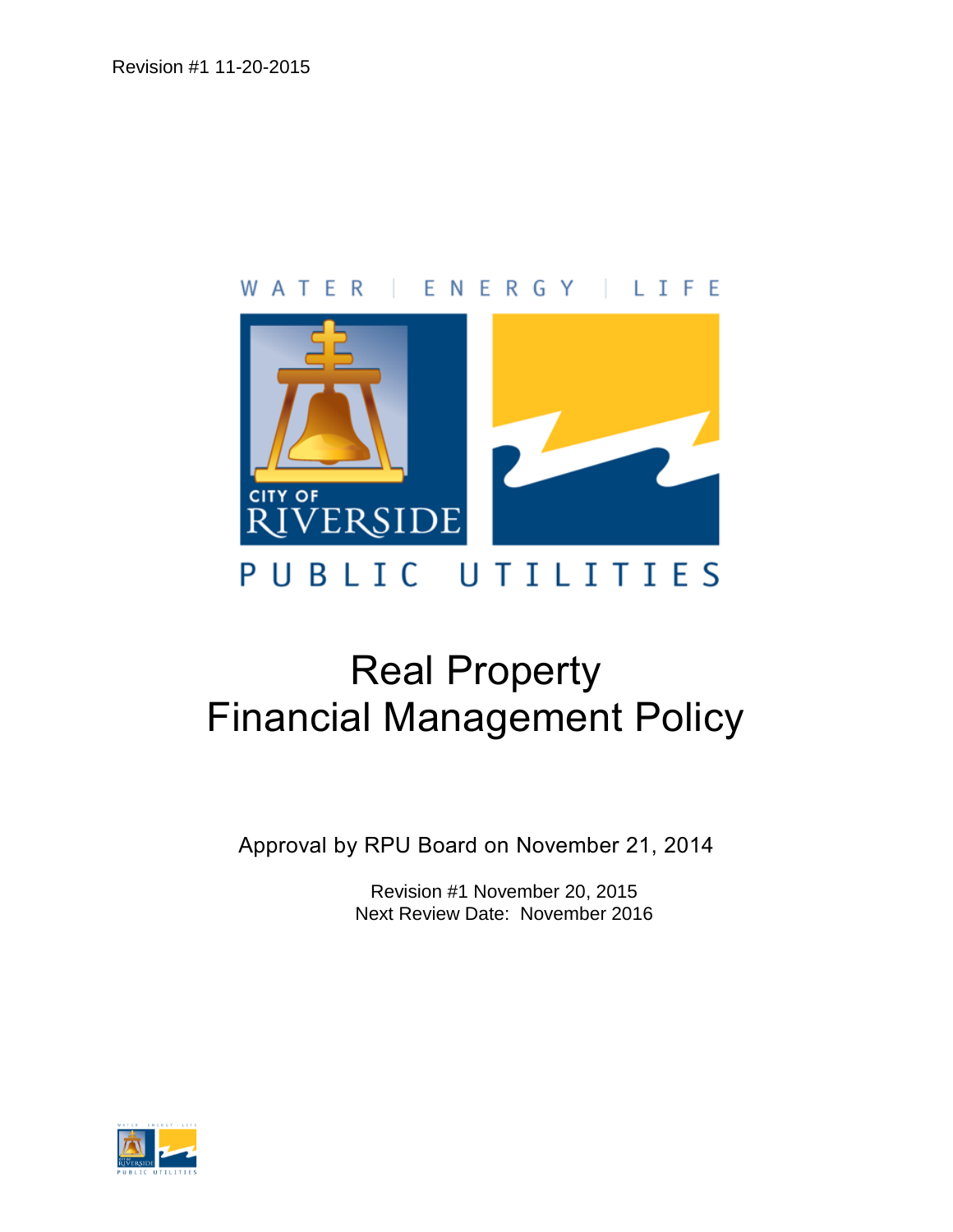# **Table of Contents**

| 1.  |                                                                   |  |
|-----|-------------------------------------------------------------------|--|
| 2.  |                                                                   |  |
| 3.  |                                                                   |  |
| 4.  |                                                                   |  |
|     |                                                                   |  |
|     |                                                                   |  |
|     |                                                                   |  |
| 5.  |                                                                   |  |
|     |                                                                   |  |
|     |                                                                   |  |
|     |                                                                   |  |
| 6.  |                                                                   |  |
|     |                                                                   |  |
|     |                                                                   |  |
|     |                                                                   |  |
| 7.  |                                                                   |  |
|     |                                                                   |  |
|     | Commercial Operation of Mission Square Office Complex11           |  |
|     |                                                                   |  |
|     |                                                                   |  |
|     |                                                                   |  |
|     | Approach to Disposition and Sale of Real Property13               |  |
| 8.  |                                                                   |  |
| 9.  |                                                                   |  |
|     | Example 1: John W. North WTP - Parcel No. 0275-191-56-000016      |  |
|     | Example 2: Vacant Emtman Reservoir - Parcel No. 243-040-06417     |  |
|     | Example 3: Vacant Mt. Vernon Reservoir - Parcel No. 257-140-00218 |  |
| 10. |                                                                   |  |
| 11. |                                                                   |  |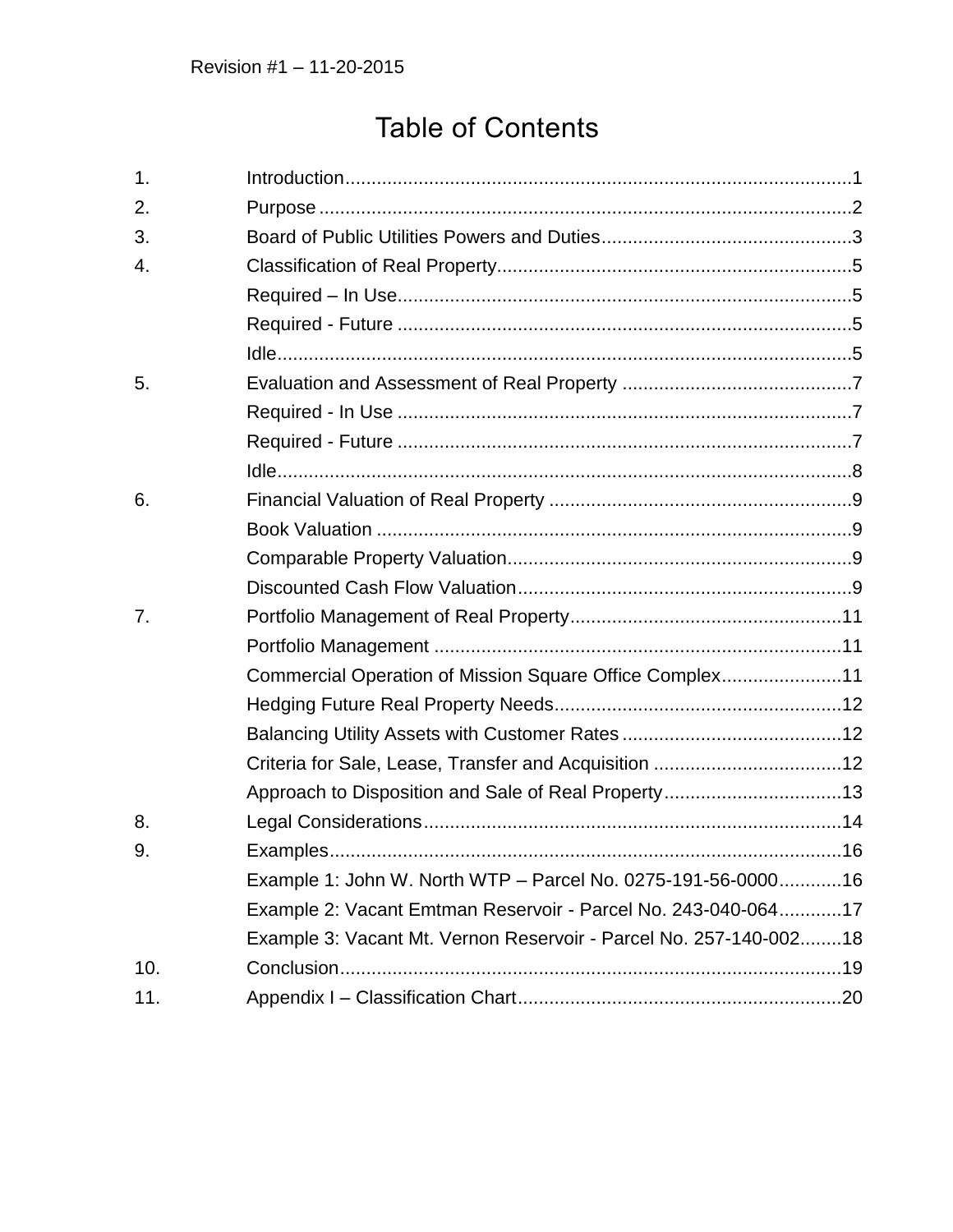# <span id="page-2-0"></span>**1. Introduction**

The City of Riverside (the "City"), through its Public Utilities Department ("RPU"), holds significant real property interests in San Bernardino and Riverside Counties, possessing 776 and 854 acres in each respectively. Although the City is the record title owner, the property was acquired through rate-payer funds and is managed by RPU as a steward (such properties are referred to herein as "the RPU real property assets"). The vast majority of RPU real property assets—over 400 parcels—were acquired over fifty years ago at very low cost and much of it remains vacant. However, the acquisition and long-term retention of these properties, with their associated water rights, have proven to be an invaluable asset of RPU.

This Real Property Financial Management policy shall serve as a guide to the Board of Public Utilities to assist when carrying out their Charter prescribed duties. Here are the guiding principles;

- Maximization of ratepayer value guides all decisions
- Stewardship, which includes both acquisition, use, and disposition, shall be done in conformance with California law

Given the strategic value of real property and the significant financial value of the real property portfolio, having an effective framework and policy for managing (including acquiring, transferring, leasing, selling, valuing, etc.) real property is a necessity to RPU.

RPU's mission statement: "Riverside Public Utilities is committed to the highest quality water and electric services at the lowest possible rates to benefit the community" underscores the need for an effective real property management policy. In consideration of its mission statement, RPU has prepared this Real Property Financial Management Policy ("the Policy") with the intent of establishing guidelines for RPU's stewardship of real property assets for the benefit of RPU's ratepayers.

The Policy contains eight sections: Purpose, Powers and Duties of the Board of Public Utilities, Classification, Evaluation and Assessment, Financial Valuation, Portfolio Management, Legal Considerations and Examples.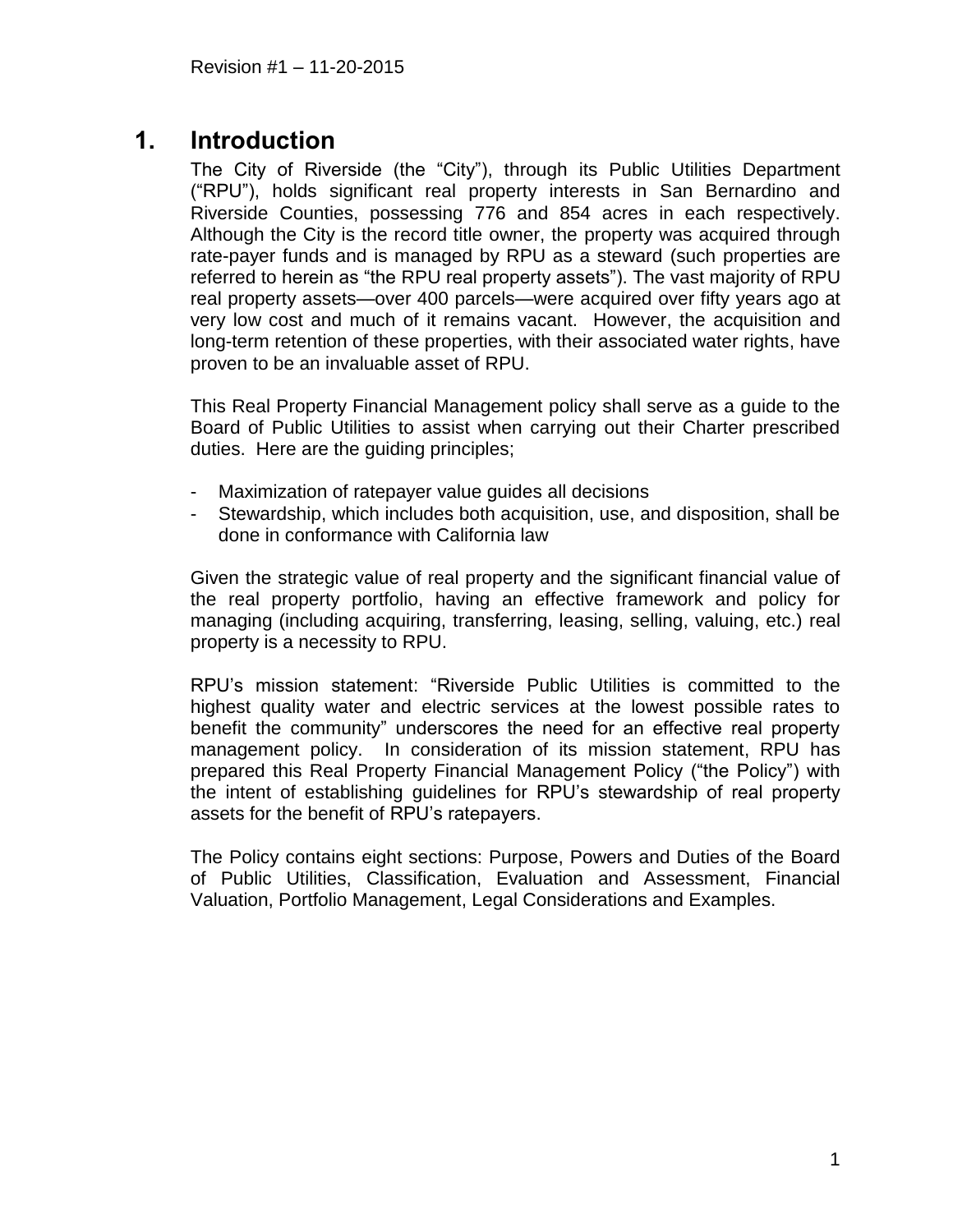# <span id="page-3-0"></span>**2. Purpose**

The purpose of the Policy is to assist the Board of Public Utilities in their decision-making by providing a framework and set of guidelines for the classification, assessment and evaluation, financial valuation and portfolio management of the RPU real property assets. The Policy is a financial policy that only addresses management and financial considerations for real property holdings as assets.

The Policy establishes a framework based upon the assumption that the following are important considerations for real property asset assessment:

- Different classifications of property merit different considerations
- Each property should be classified, evaluated, and valued individually
- Properties should be evaluated in the context of the Policy as well as other RPU plans and policies (e.g. Integrated Resource Plans, infrastructure upgrades, reliability enhancements, etc.)
- Valuations should include assessment market benchmarks
- Financial tools can help more accurately value properties
- Financial and credit profile considerations can impact the decision of whether to retain or dispose of property
- Prudent management of properties may involve third party assessors, managers, and brokers who are more capable of extracting value from assets

The application of these assumptions suggests that real property assets should be evaluated in four steps which match the following four sections of the Policy:

- 1. Classify properties into three broad categories: Required In Use, Required - Future and Idle, some of which contain subcategories;
- 2. Assess and evaluate each individual property by classification subcategorization;
- 3. Value properties using various economic and financial considerations; and
- 4. Implement portfolio management practices to derive maximum value from idle assets.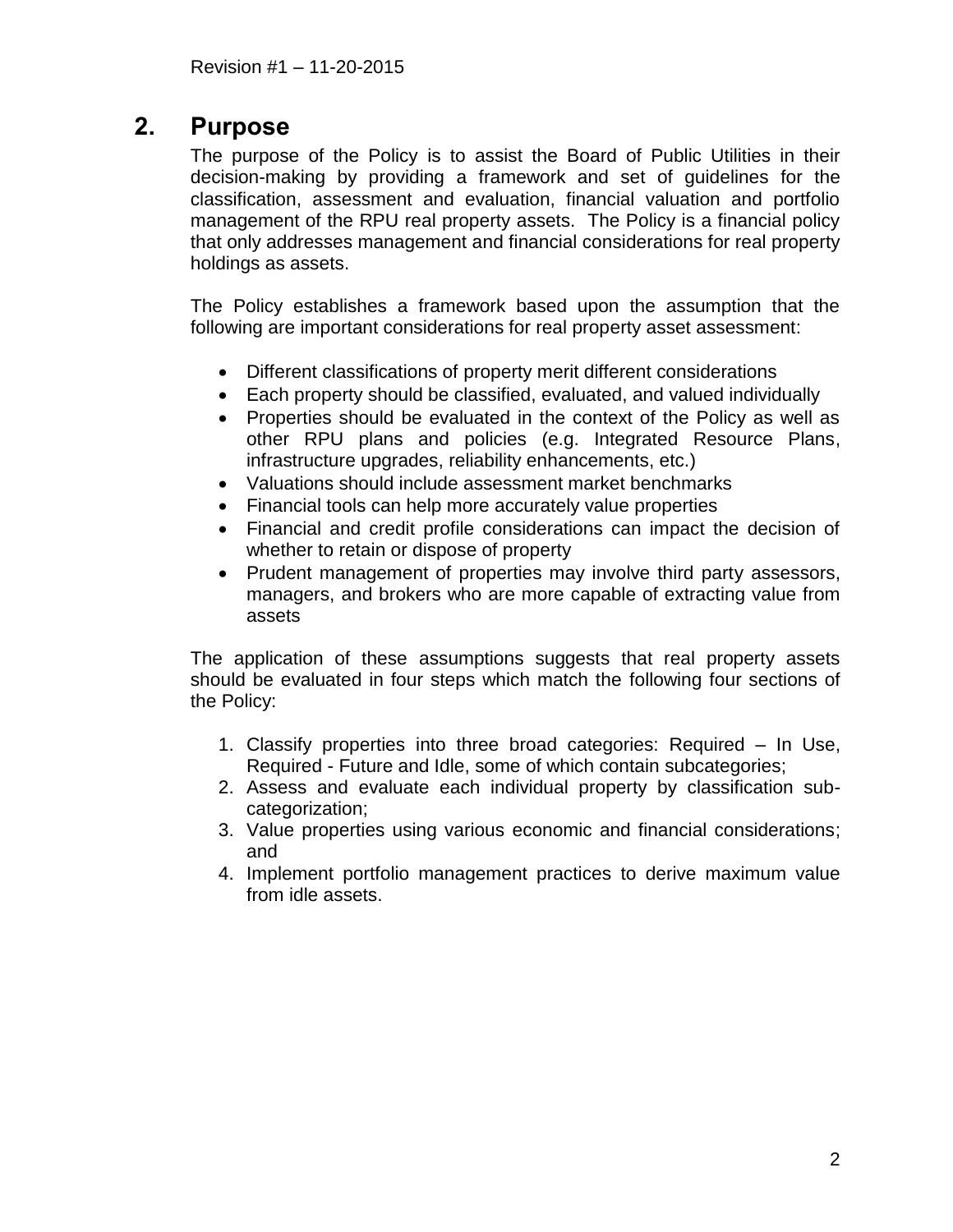# <span id="page-4-0"></span>**3. Board of Public Utilities Powers and Duties**

Under the provisions of the California Constitution and Article XII of the City Charter, the City owns and operates both electric and water utilities for its citizens. The City's Public Utilities Department exercises jurisdiction over the electric and water utilities owned, controlled and operated by the City. The Department is under the management and control of the City Manager, subject to the powers and duties vested in the Board of Public Utilities and in the City Council, and is supervised by the Public Utilities General Manager who is responsible for design, construction, maintenance and operation of the electric and water utilities.

Section 1202 of the City Charter provides that the Board has the following powers and duties, among others:

"Authorize the acquisition, construction, improvement, extension, enlargement, diminution or curtailment of all or any part of any public utility system when the amount exceeds \$50,000. . . . No such purchase, acquisition, construction, improvement, extension, enlargement, diminution or curtailment may be made without such authorization."

Under this authorization, the Board of Public Utilities must approve the actual acquisition or disposition of real property, including the transfer of the property to another City department, so long as the cost exceeds \$50,000. For other real estate transactions that are less than \$50,000, by City practice the Board serves as an advisory body to the City Council.

Section 419 of the City Charter provides that the City Council is the final decision maker regarding all contracts for the disposition, lease, licensing or other use of the RPU real property assets. This means that the Board approves expenditures in excess of \$50,000, but the City Council approves all contracts related to real property.

The City Manager, pursuant to his City Charter authority, has adopted Administrative Manual Section 08.003, entitled "Disposition and Sale of City Owned Real Property." The following is a summary of that process as it pertains to the RPU real property assets:

1. RPU, through its Board of Public Utilities, notifies the City's Real Property Services division of its desire to sell or otherwise dispose of real property and, if applicable, declares that property surplus to its needs.

2. The City's Real Property Services division determines if other City departments wish to acquire the property. If there is internal interest, the Board of Public Utilities would approve such disposition, including the transfer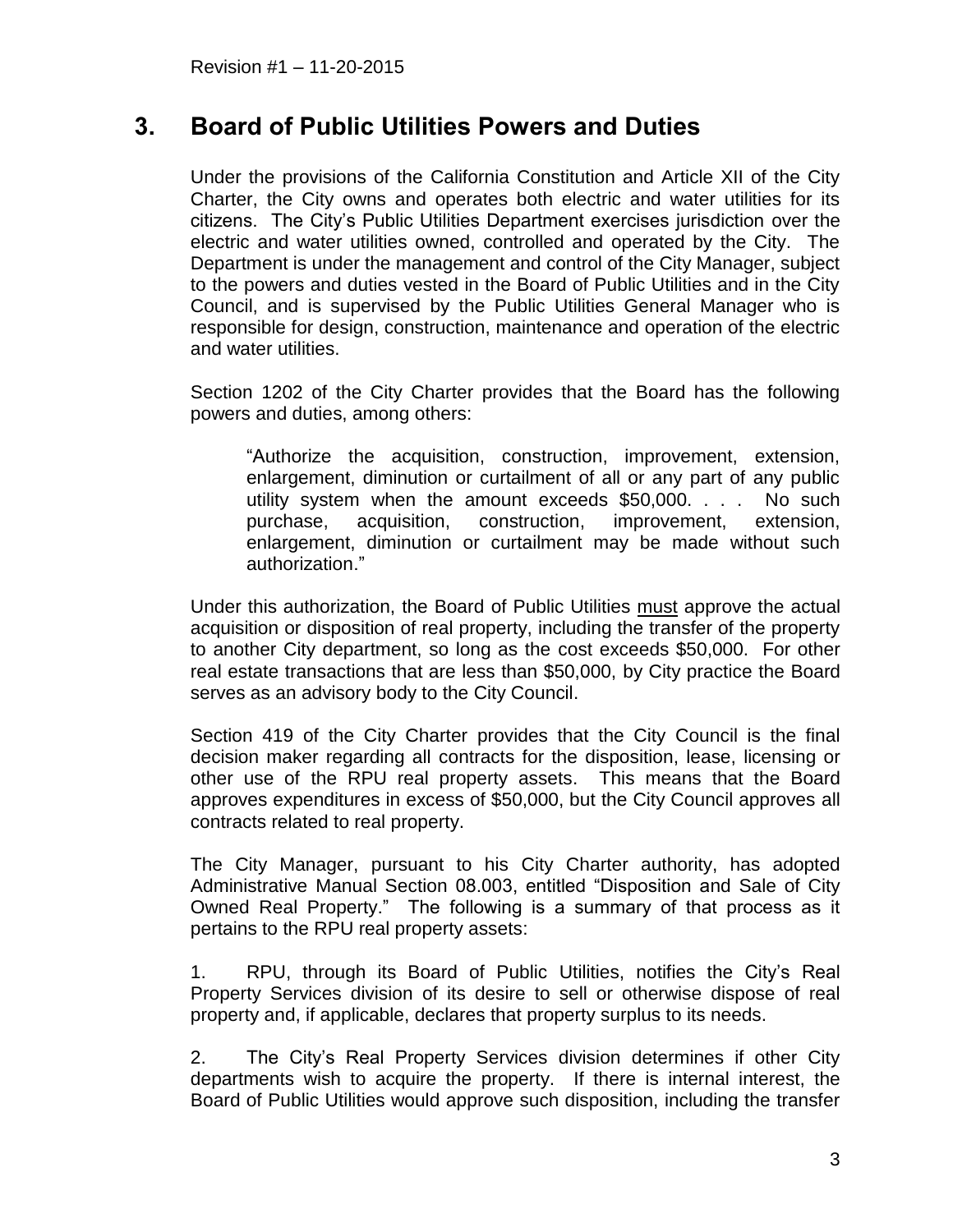value. If there is no internal interest, an initial offering price is determined. An appraisal may be obtained to determine such price.

3. If applicable, the City Council declares such property surplus. However, if the property is undevelopable, disposition does not require such surplus declaration. "Undevelopable" is limited in Administrative Manual Section 08.003 to very small properties to be sold to a contiguous owner. The sale would be subject to approval as listed in Section 7 below.

4. Prior to marketing the property and as required by Government Code section 54222 et seq., the City must contact other local agencies as to their interest in the property.

5. If no other public agencies express interest, the City then proceeds to market the property.

6. If the marketing does not generate sufficient interest in the property, the City (after discussion with RPU) has the discretion to do additional marketing or take the property off the market until better sales conditions exist.

7. The Purchase and Sale Agreement is submitted to both the Board of Public Utilities and the City Council for approval. If the amount is more than \$50,000, under the City Charter, the Board must approve the transaction.

8. Sales proceeds revert to RPU.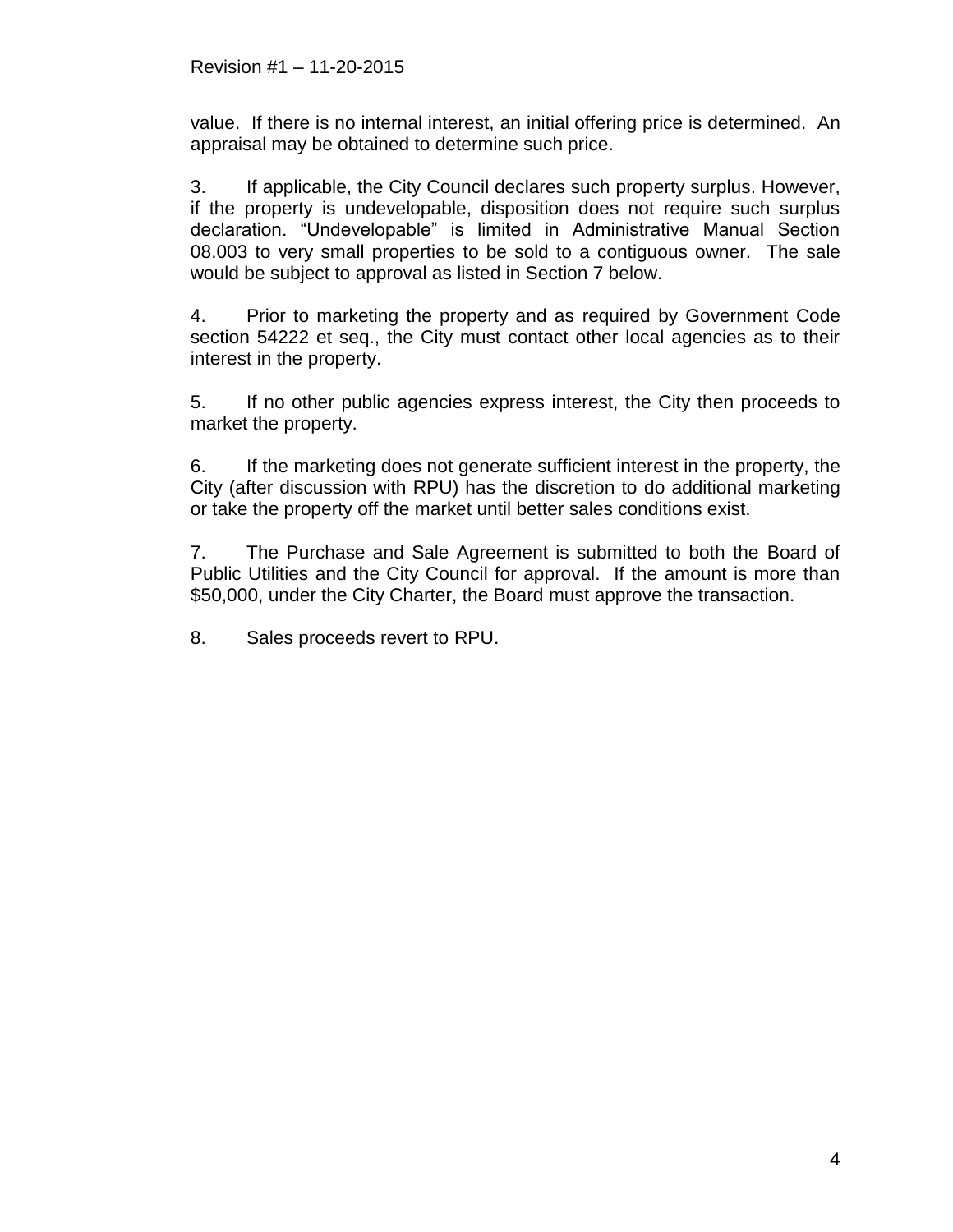# <span id="page-6-0"></span>**4. Classification of Real Property**

Real property is defined as any interest in land, together with structures, fixtures, appurtenances, and improvements. The RPU real property assets can be separated into three general categories: Required - in use, Required - Future and Idle.

### <span id="page-6-1"></span>**Required – In Use**

"Required - In Use" properties are necessary for the production and delivery of water and power by RPU and/or associated with the operations and administration of RPU.

#### *Exclusive*

"Exclusive" properties are those used exclusively in current RPU operations and are owned by the City. Exclusive use is critical to ensuring continued operations. Examples of exclusive properties include power plant sites, water treatment facility sites, vacant land used to replenish groundwater basins, etc.

#### *Multi-use*

"Multi-use" properties are those properties which are City–owned and necessary for RPU operations but whose use does not exclude other operations from taking place (e.g., vacant lots with wells). These properties can be placed under review for further development or other considerations. Multi-use properties may include land that has attached water rights (that in all cases will be retained by RPU).

#### *Environmental*

"Environmental" properties are those properties which serve as or have the potential to offer environmental mitigation for any adverse impacts that RPU operations have or may have on the local environment.

### <span id="page-6-2"></span>**Required - Future**

"Required - Future" properties consist of any and all properties that may one day be used in the operations required of RPU by its mandate as a water and electric service provider or utilized in the fulfillment of RPU's mission statement (e.g., properties with water rights or mineral rights). Required - Future properties may include properties that could become Required – In Use properties in the future. Required - Future properties may also be properties which have characteristics which may be valuable to RPU (e.g., prominent location) or that may have characteristics which are similar to other assets that RPU may wish to acquire.

### <span id="page-6-3"></span>**Idle**

"Idle" properties are all properties other than those characterized as Required - In Use or Required - Future. In general, Idle properties are properties that are not currently utilized in the core operations of RPU. Idle properties can be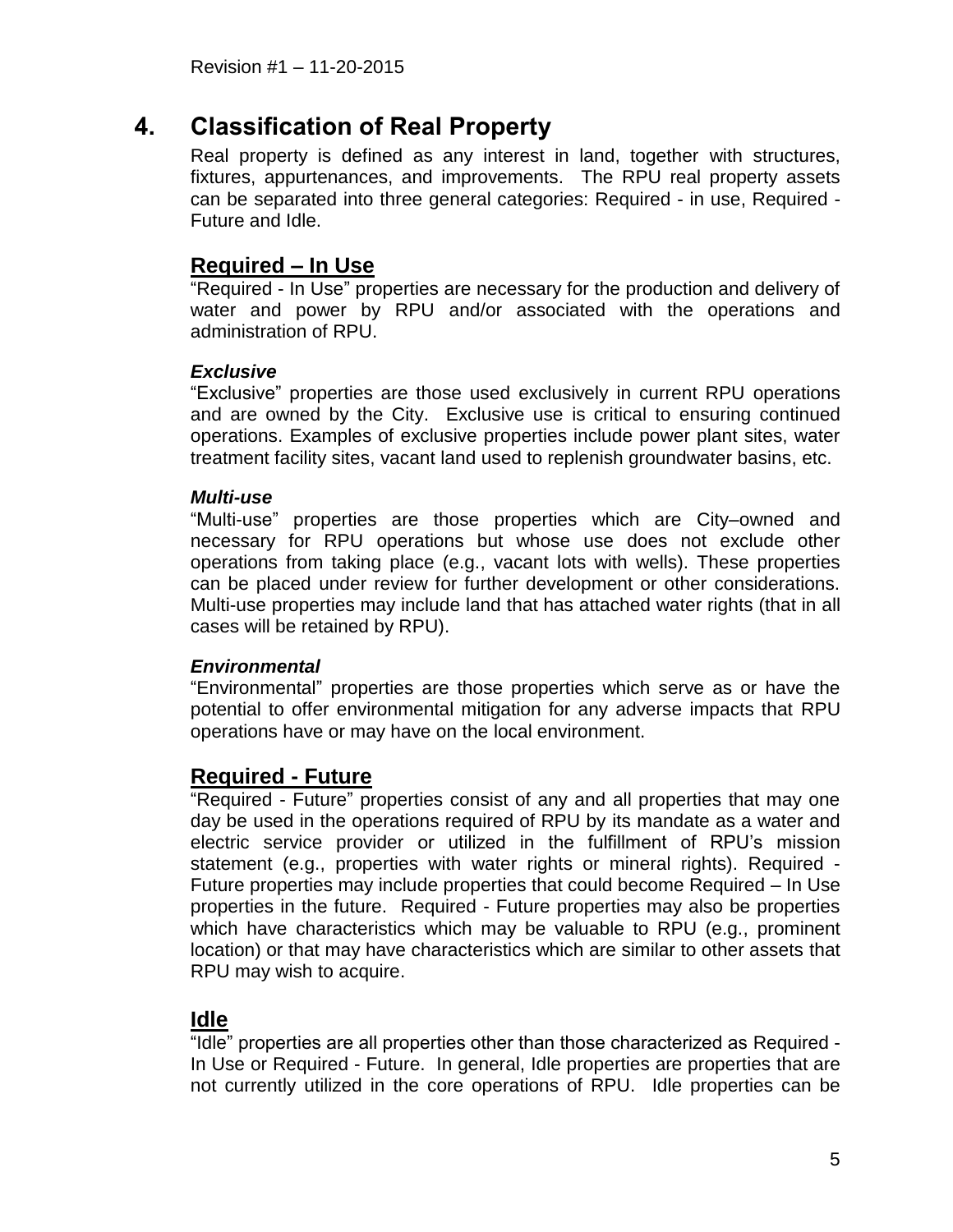separated into two categories: income properties and miscellaneous properties.

#### *Income*

"Income" properties are properties that do not fall into one of the aforementioned categories but which deliver lease or rent payments to RPU.

#### *Miscellaneous*

"Miscellaneous" properties are all other properties. Such properties may have the potential to be reclassified as income properties if the land could be leased or rented with or without investment in structures, fixtures, appurtenances, or improvements or could be declared surplus and sold.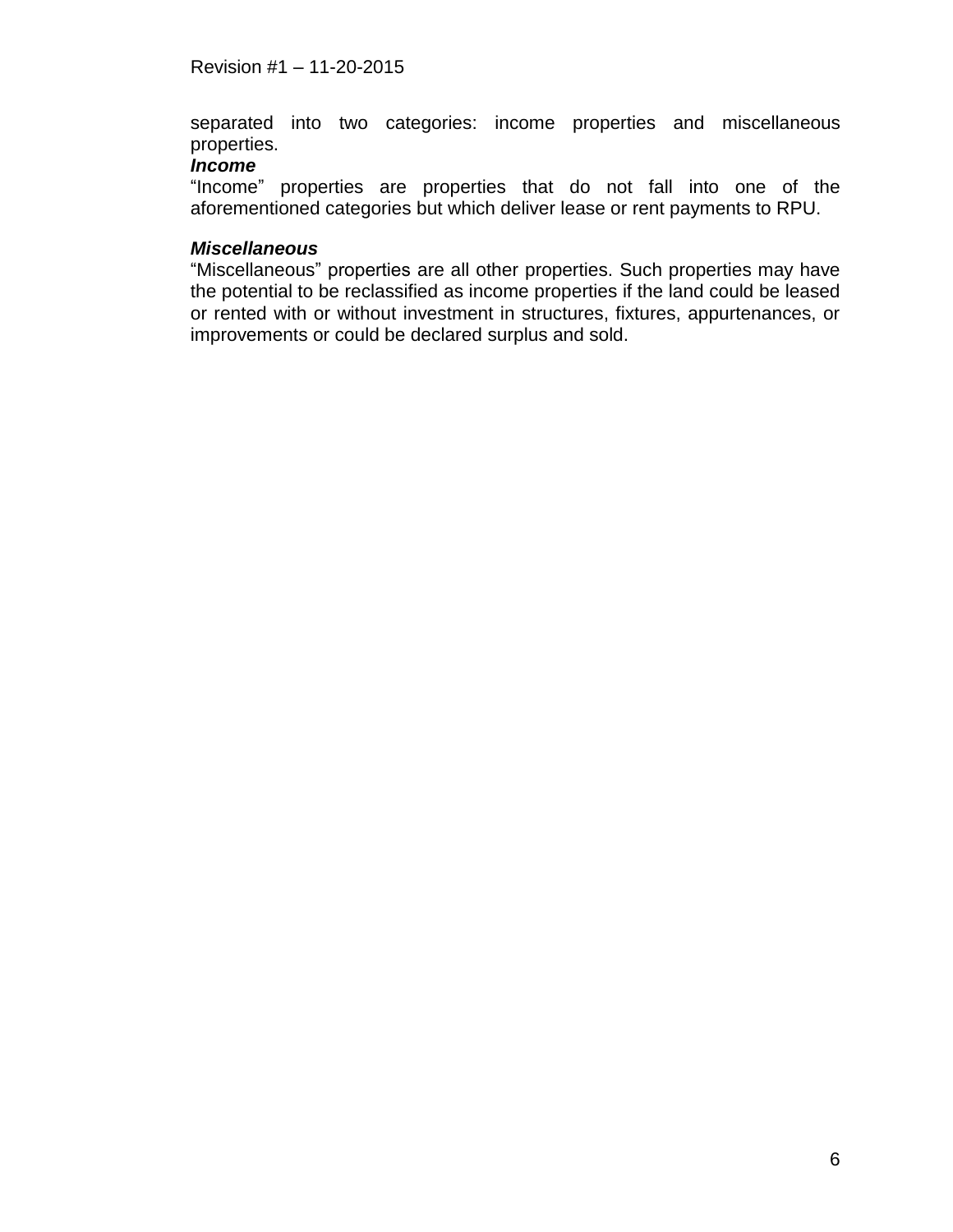# <span id="page-8-1"></span><span id="page-8-0"></span>**5. Evaluation and Assessment of Real Property**

# **Required - In Use**

Required - In Use properties are by definition critical to RPU operations and should not be sold and thus need not be valued using financial valuation methodologies. These properties include but are not limited to:

- Critical office space, control centers
- Well sites
- Pumping stations
- Power plant sites
- Transmission and distribution sites
- Substation sites
- Treatment plant sites
- Percolation sites
- Sites with water rights
- Sites having security benefits

If these properties allow for other activities to take place on site, they will be put under review for further consideration as multi-use Required - In Use properties. For instance, vacant lots with only wells on site can be under consideration for the installation of photovoltaic panels.

If a property is not currently related to the core functions of RPU with respect to RPU's mission statement, it should be considered Required - Future or Idle property.

### <span id="page-8-2"></span>**Required - Future**

Properties that fall into the Idle category but hold some strategic value in relation to the core functions of RPU should be considered Required - Future properties. Such properties have the potential to one day be considered Required - In Use properties or have the potential to provide strategic value of another kind. These properties include but are not limited to:

- All properties which if developed would be considered Required In Use
- Strategically located sites for future resources
- Sites which offer a financial hedge against future real property needs
- Sites which protect the operations of future Required In Use assets
- Sites which offer environmental benefits

Required - Future properties should most likely be retained for future use; however, such assets could be sold under the right circumstances or at the right price if the loss of the property could be mitigated.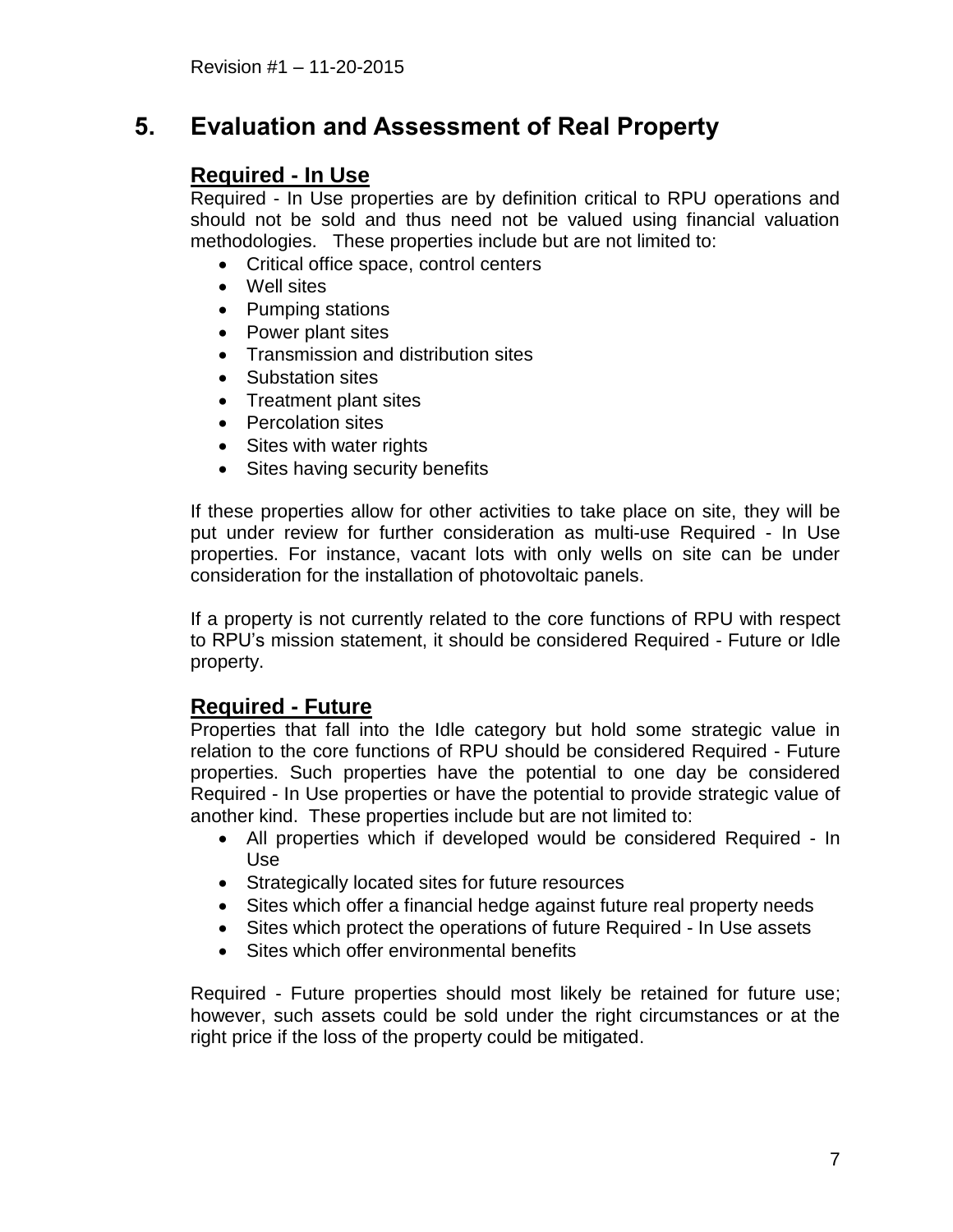# <span id="page-9-0"></span>**Idle**

The real property assets which are not Required - Future are hereafter referred to as Idle assets of which there are two sub-categories:

#### *Income*

Income properties should be evaluated for further disposition using financial valuation methodologies.

#### *Miscellaneous*

Miscellaneous properties need to be reviewed for further disposition using financial valuation methodologies.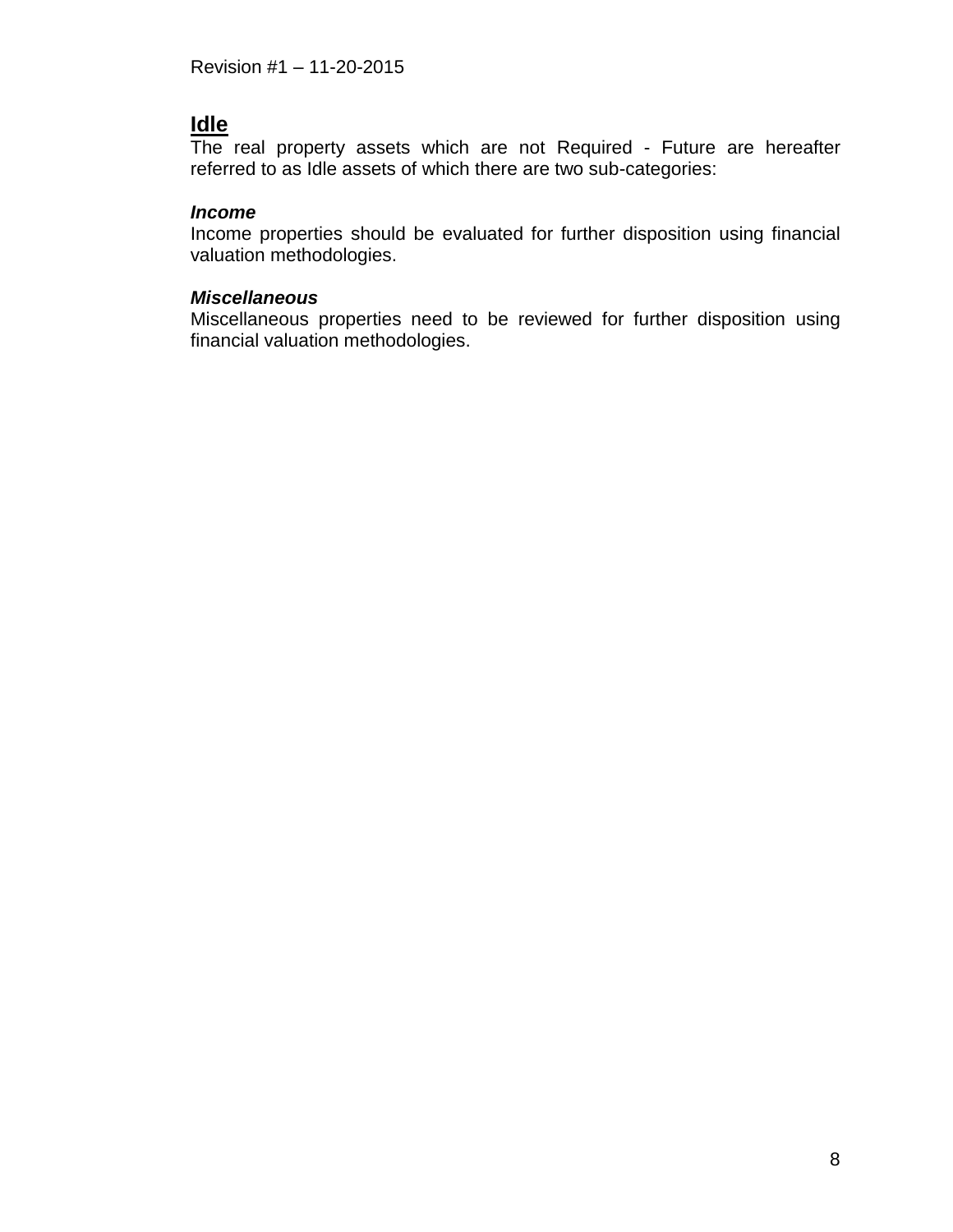# <span id="page-10-0"></span>**6. Financial Valuation of Real Property**

As of Fiscal Year End ("FYE") 2014, the 1,630 acres owned by RPU had a net book value of \$29 million. This total net book value grossly underestimates the total market value of the properties as many of the properties were purchased over 50 years ago.

### <span id="page-10-1"></span>**Book Valuation**

The current book value of the City's real property assets is not an accurate assessment of the actual market value today. Although book value is important for accounting purposes, market value is necessary for effective and efficient real property asset management. In order to learn the true value, the techniques described below need to be employed.

Instead of using Book Valuation, RPU's real property assets should have financial valuations done by examining comparable properties and/or by applying a discounted cash flow methodology.

# <span id="page-10-2"></span>**Comparable Property Valuation**

The use of appraisals will provide the most accurate and relevant information necessary for real property asset valuation. Assets within the Idle category should be broken into subgroups, each with distinct characteristics. Samples of properties within each subgroup should be appraised and then used to generate estimates (by methods described below) for the rest of the assets in each subgroup.

#### *Sales Comparison*

The Sales Comparison approach uses evaluation of criteria relevant to sales comparables, adjusting the values of the sales comparables on differences in criteria and calculating an average value of the sales comparables to derive a price estimate. This is the best method for estimating properties for which sales comparables are relatively easy to identify.

#### *Income Capitalization Method*

The direct capitalization method uses a current market capitalization rate and projected net operating income (gross annual incomes less annual operating expenses of similar properties) to determine the approximate market value of an improved property. Essentially, a capitalization rate is a rate of return on investment which is set by a real estate investor as a benchmark for determining how much they should pay for a property. This is the best method for income properties with suspected differences in income and/or operating expenses per square foot.

#### <span id="page-10-3"></span>**Discounted Cash Flow Valuation**

In general, discount rates should represent the opportunity cost of the cash flow being discounted. That is, discount rates should reflect the next best alternative use of either the property or cash flow under consideration, or the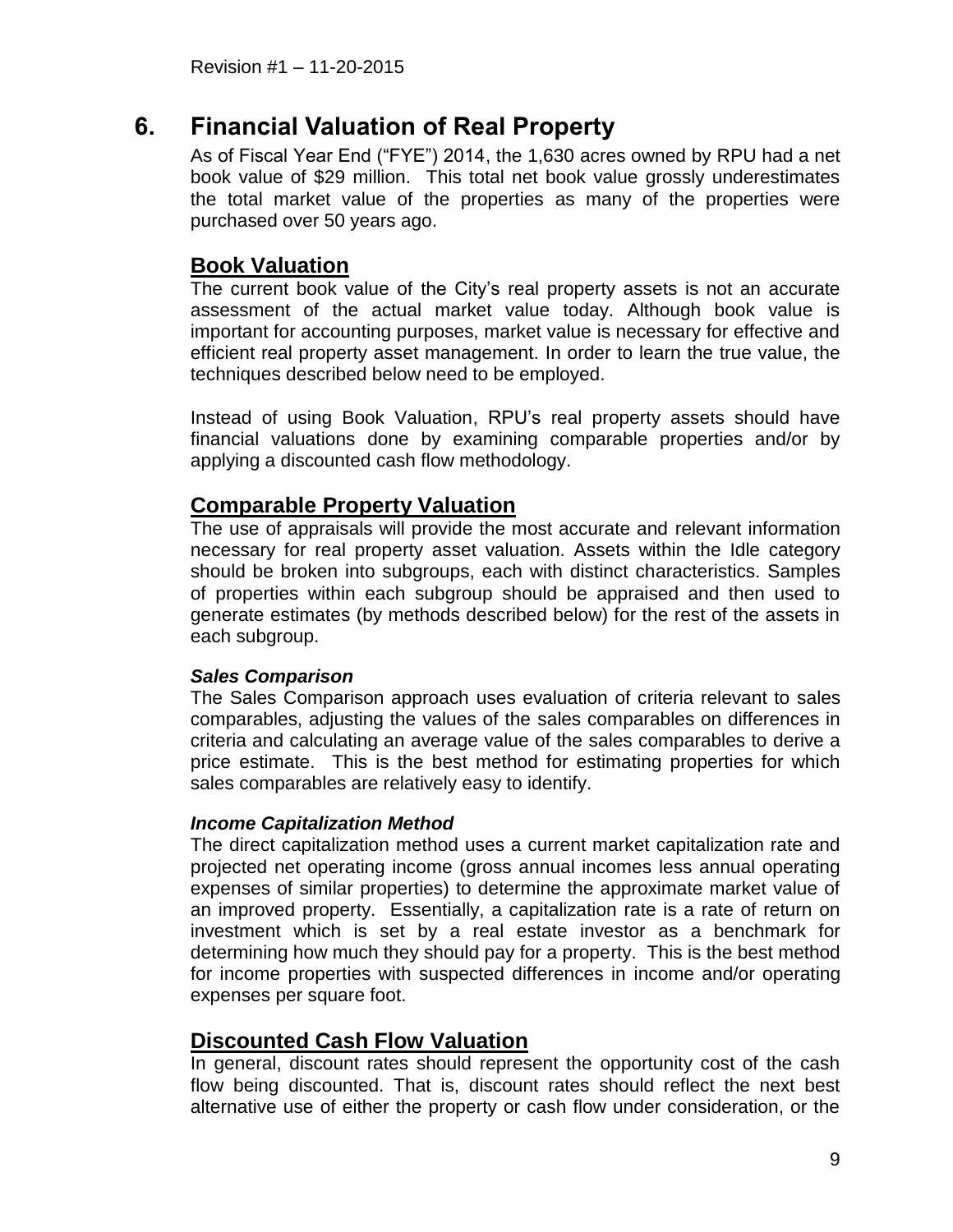cost of the money borrowed if applicable. Various ranges of discount rates are justifiable depending upon the circumstances. Discount rates are critically important and have a significant impact on valuations. As such any discounted cash flow valuation should be done carefully with as much emphasis placed on the selection of an appropriate discount rate as the development of the proforma cash flow associated with the real property asset.

#### *Short-term Rates*

If property is sold and the proceeds held in cash, a justifiable discount rate might be the short-term cash reinvestment rate—currently about one to two percent. This rate represents the cost of borrowing an equivalent amount of money (in reference to the predicted cash flow) in the short term. Good proxies for such discount rates are 1-3 year Treasury rates.

#### *Long-term Rates*

The appropriate discount rate for properties under consideration for sale depends on the proposed use of sale proceeds. If the proposed use of sale proceeds is:

- To refund long term debt, the appropriate discount rate might be the long term cost of borrowing (currently 4-5%). Good proxies for such discount rates are 10-20 year AAA MMD GO index rates.
- To fund capital improvements or construction, the appropriate discount rate might be a proxy weighted average cost of capital for a utility enterprise (historically 7-12%). Good proxies for such discount rates are peer utility cost of capital estimates.

#### *Historic Returns on Real Estate*

Cash flow from future leases could be discounted at a rate equal to historical growth rate of real property assets, which for the United States has been between 3.5% and 4.5%. Appreciation rates have almost certainly been higher for San Bernardino and Riverside counties than similar appreciation rates in the United States. Any discount rate based upon historic appreciation rates would represent the expected appreciation in property value of the asset in question if left as is.

A combination of the above discount rates may be deemed appropriate based on the amount of time under consideration and the unique attributes of any given property.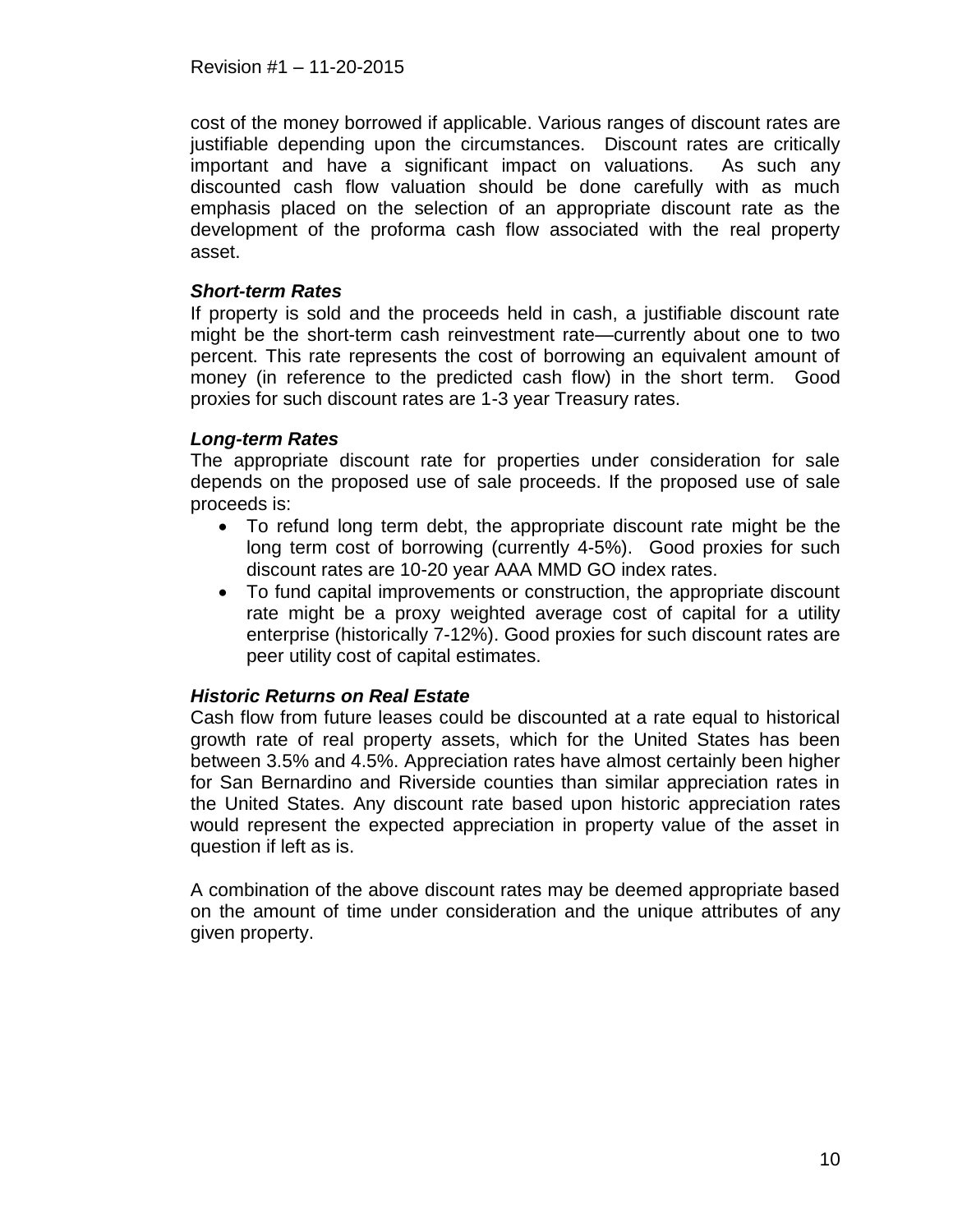# <span id="page-12-1"></span><span id="page-12-0"></span>**7. Portfolio Management of Real Property**

### **Portfolio Management**

There are a variety of reasons for RPU to own real estate assets including but not limited to:

- Reasons associated with Required In Use assets
- Reasons associated with Required Future assets
- Strategic investment in retention of real property assets for future growth

Although there are a number of good reasons for RPU to hold real property assets, there are potential disadvantages to over-investing in real property.

Real returns to property values nationally have averaged between fifty and one hundred and fifty (50-150) basis points for the last one hundred years; which represent significantly lower real returns even in comparison to AAA rated securities over the same time frame. Further, these estimated returns fail to take under consideration the expenses required of maintaining property, which, even for vacant properties, will significantly reduce any realized returns. Real property returns for Riverside and San Bernardino counties have exceeded returns on a national level however the basic point is the same. Additionally, one of the more valuable characteristics of real property investment is the tax treatment and RPU is less likely to benefit from such tax preference than other holders would. City receives property tax for nonmunicipal owners.

It should further be acknowledged that although RPU is the ideal manager for Required - In Use and Required - Future real property, RPU may not be the ideal manager for all of the other real property holdings. To the extent that RPU determines that valuing, leasing or renting, selling, operating or administering a given real property asset might be better done by a third party whose core competency is doing just that, RPU should seriously consider using a third party manager or broker.

For Idle property, RPU has two feasible alternatives: selling Idle property or placing the property under a third party manager who would undertake all property related activities, including but not limited to managing leases and maintenance. Better management of real property assets will result in lower rates for customers, which is one of the long term strategic initiatives of RPU.

# <span id="page-12-2"></span>**Commercial Operation of Mission Square Office Complex**

On October 13, 2015, RPU closed escrow on the purchase of the Mission Square office building and parking structure (MS Complex). In developing the financial pro-forma for the purchase versus lease decision, staff relied on a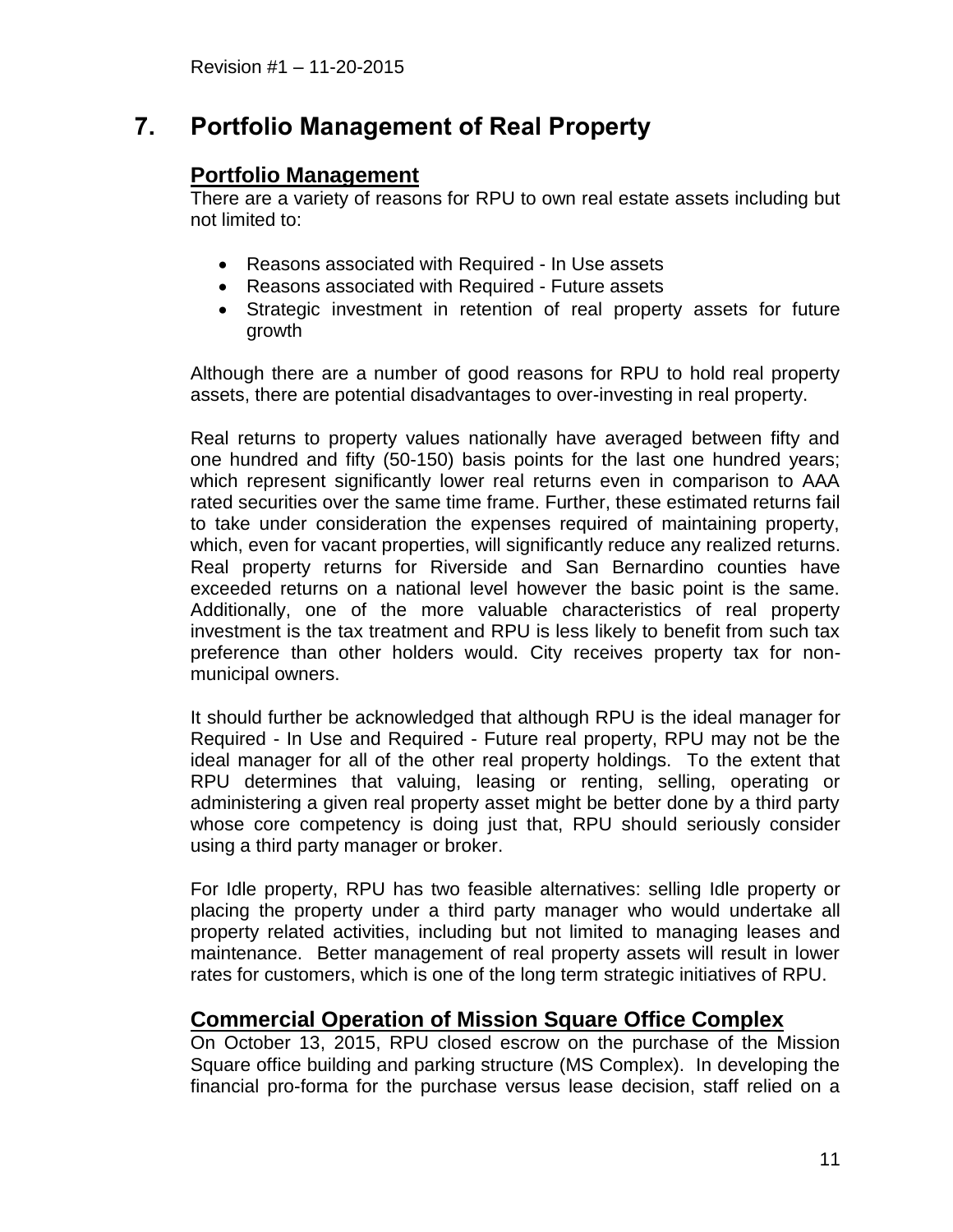number of assumptions regarding the continued commercial operation of the building.

RPU will continue to operate the MS Complex as a commercial operation, in line with the financial pro-forma developed during the Board/Council deliberative process. Office space leases for non-RPU use shall be at market rates. RPU shall use a commercial broker to the extent possible to represent its interest during lease negotiations. RPU shall use a full time property manager for commercial management and maintenance of the building. RPU shall set aside a sinking fund budget for maintenance and future major building upgrades, subject to Board and Council approval.

RPU shall continue to operate the parking structure to maximize the financial value of that asset for current and future ratepayers. Daily and monthly parking rates shall be set at market rates and reviewed not less than annually in connection with the budget process.

### <span id="page-13-0"></span>**Hedging Future Real Property Needs**

There may be a cause for holding idle real estate in the San Bernardino and Riverside counties or use it as a means to diversify the financial portfolio of RPU. In other words, retention of real estate may hold some strategic value that is financially based rather than operational. This reasoning could justify the holding of Idle property. This hedging strategy only applies to property currently owned by the City (and was acquired through ratepayer funds) and does not mean that RPU would acquire any property for non-utility purposes or for purely speculative reasons.

#### <span id="page-13-1"></span>**Balancing Utility Assets with Customer Rates**

The purpose of holding, disposing, or acquiring real property assets is ultimately for the benefit of RPU ratepayers. Therefore, portfolio management decisions for the individual properties should consider what RPU might be able to do with the proceeds of a sale. Best practices normally outline proceeds from the sale of property should not be used for ongoing operation needs, but rather replacement of a long term asset for another.

As it relates to Idle properties, RPU should consider selling properties if the proceeds of a sale could be used to acquire valuable real property assets or capital investments which could provide a greater present value benefit to RPU's ratepayers.

### <span id="page-13-2"></span>**Criteria for Sale, Lease, Transfer and Acquisition**

If the property falls into the income category, it should be considered for sale if the property's potential sale value exceeds the net present value of the expected cash flow from the property.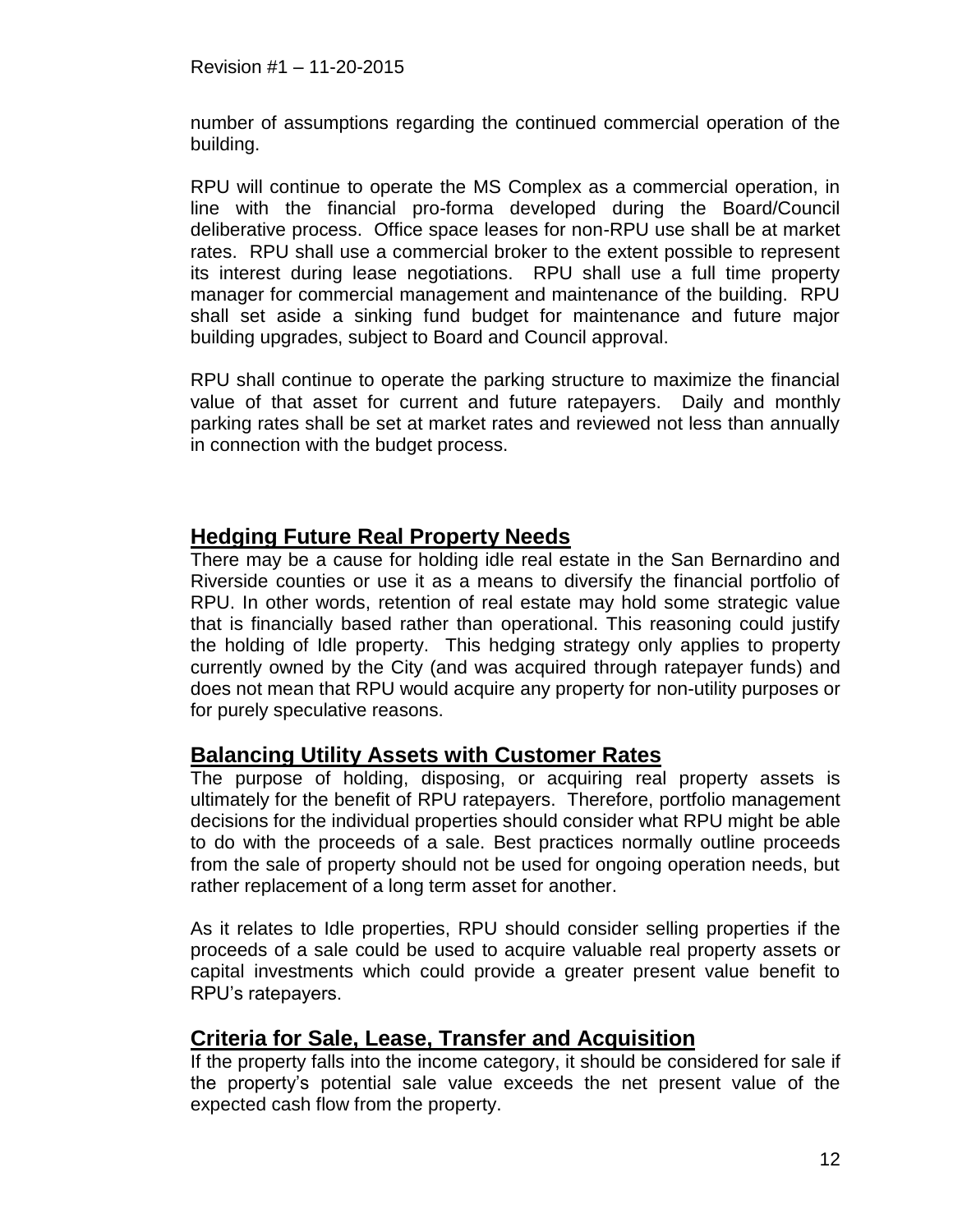If the property falls into the miscellaneous category, investment opportunities should be considered. If the property is able to be leased, the necessary comparison of potential sale value to the net present value of expected cash flow should be made. If leases are not an option, the property should be considered for sale.

For income or miscellaneous property, if the property is leased, a third party should be considered to manage the property.

Allocation of Idle property, including vacant land for private use; should take place in exchange for RPU obtaining land/property market value paid monetary or in-kind.

Allocation of Idle property, including vacant land, or build-up property for private uses or contribution of such land/properties in public-private projects should take place only through competitive procedures (e.g. open auctions or requests for proposals) to bidders offering the highest price or in-kind equivalent. However, if the land is not independently developable and is exempt from declaring as surplus property, City policy provides that the land may be sold to the adjacent property owner without going through this competitive procedure.

The acquisition of real property assets by RPU should primarily take place if the property in question can be classified as Required - In Use, or Required - Future per the descriptions above.

### <span id="page-14-0"></span>**Approach to Disposition and Sale of Real Property**

If an assessment of a real property asset suggests that a particular asset should be sold, RPU would follow the existing Administrative Manual section entitled "Disposition and Sale of City Owned Real Property" as amended from time to time. This Real Property Financial Management policy is not meant to overlap or supplant existing City policies for disposition of real property.

### **Real Property Classification Listing**

Staff will maintain a list of all RPU Real Property Assets, categorized according to this policy. Staff will amend this list from time to time to reflect future changes in property classification without Board of Public Utilities approval. This listing will be available for viewing on RPU's website.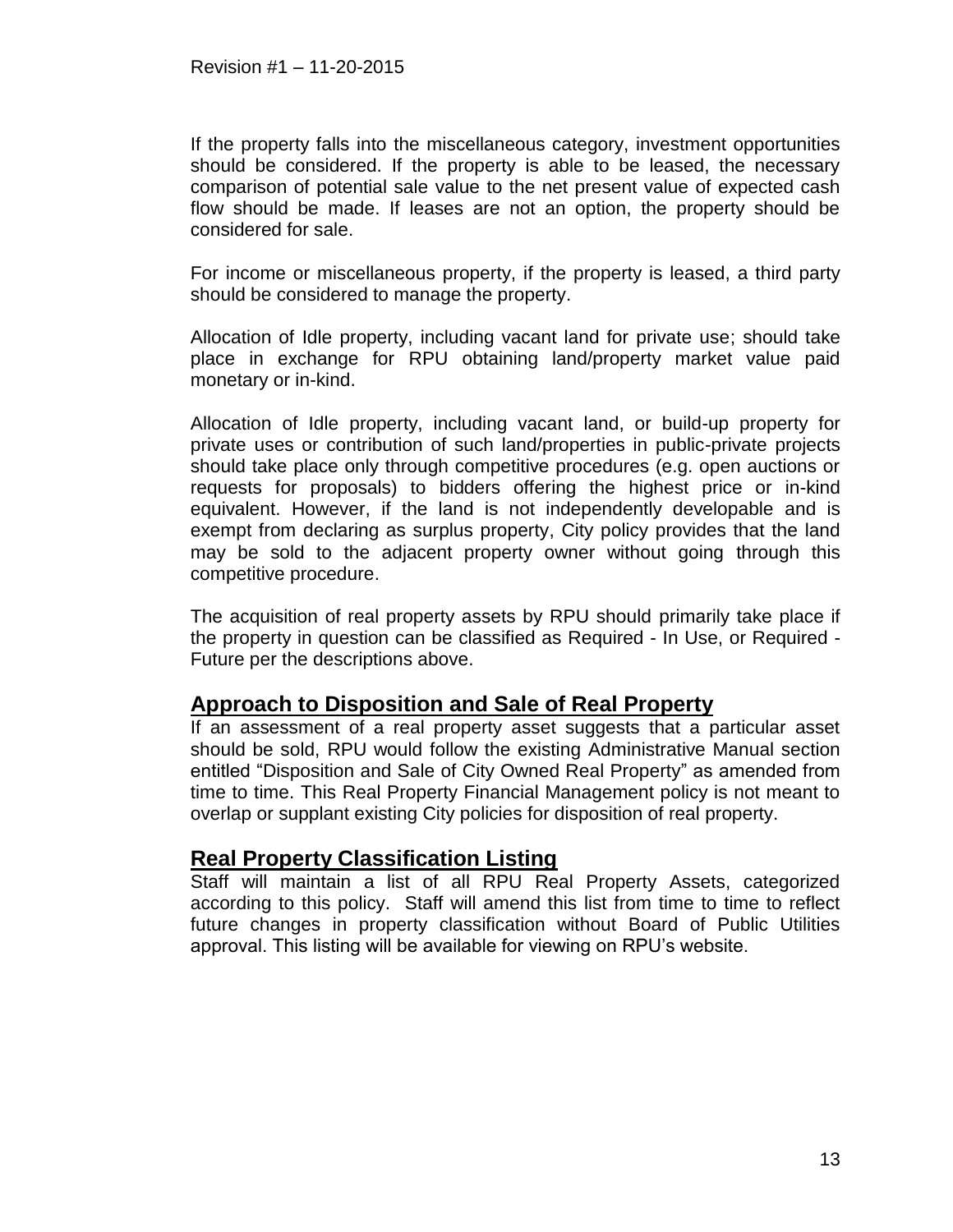# <span id="page-15-0"></span>**8. Legal Considerations**

#### *Proposition 218*

On November 5, 1996, California voters approved Proposition 218, the socalled "Right to Vote on Taxes Act." Proposition 218 added Articles XIIIC and XIIID to the State Constitution. Proposition 218 changed, among other things, the procedure for the imposition of any new or increased property-related "fee" or "charge," which is defined as "any levy other than an ad valorem tax, a special tax or an assessment, imposed by a (local government) upon a parcel or upon a person as an incident of property ownership, including user fees or charges for a property related service" (and referred to in this section as a "property-related fee or charge"). As of 2006, water rates are deemed to be a "property-related fee or charge" within the meaning of Prop. 218.

Under Article XIIID, revenues derived from a property-related fee or charge may not exceed the funds required to provide the "property-related service" and the entity may not use such fee or charge for any purpose other than that for which it imposed the fee or charge. The amount of a property-related fee or charge may not exceed the proportional cost of the service attributable to the parcel, and no property-related fee or charge may be imposed for a service unless that service is actually used by, or is immediately available to, the owner of the property in question.

#### *Proposition 26*

On November 2, 2010, the voters approved Proposition 26 and approved revising provisions of Articles XIIIA and XIIIC of the California Constitution. Proposition 26 re-categorizes many State and local fees as taxes and specifies approval requirements for those taxes. In its "Findings and Declarations of Purpose" section, Proposition 26 states: "Fees couched as 'regulatory' but which exceed the reasonable costs of actual regulation or are simply imposed to raise revenue for a new program and are not part of any licensing or permitting programs are actually taxes and should be subject to the limitations applicable to the imposition of taxes."

The City's water service charges are property-related fees or charges that must comply with both Proposition 218 and Proposition 26. The City's electric service charges are not subject to Prop. 218. In relation to the RPU real property assets, this means that the property cannot be disposed of or used for non-utility purposes unless RPU receives adequate compensation, either monetary or otherwise, for such use.

Further, when the City issues revenue bonds to finance water operations, certain representations are made to bondholders. One such covenant is that "No building or other real property of the Water System shall be furnished free to any such public agency or any private person or corporation but each of the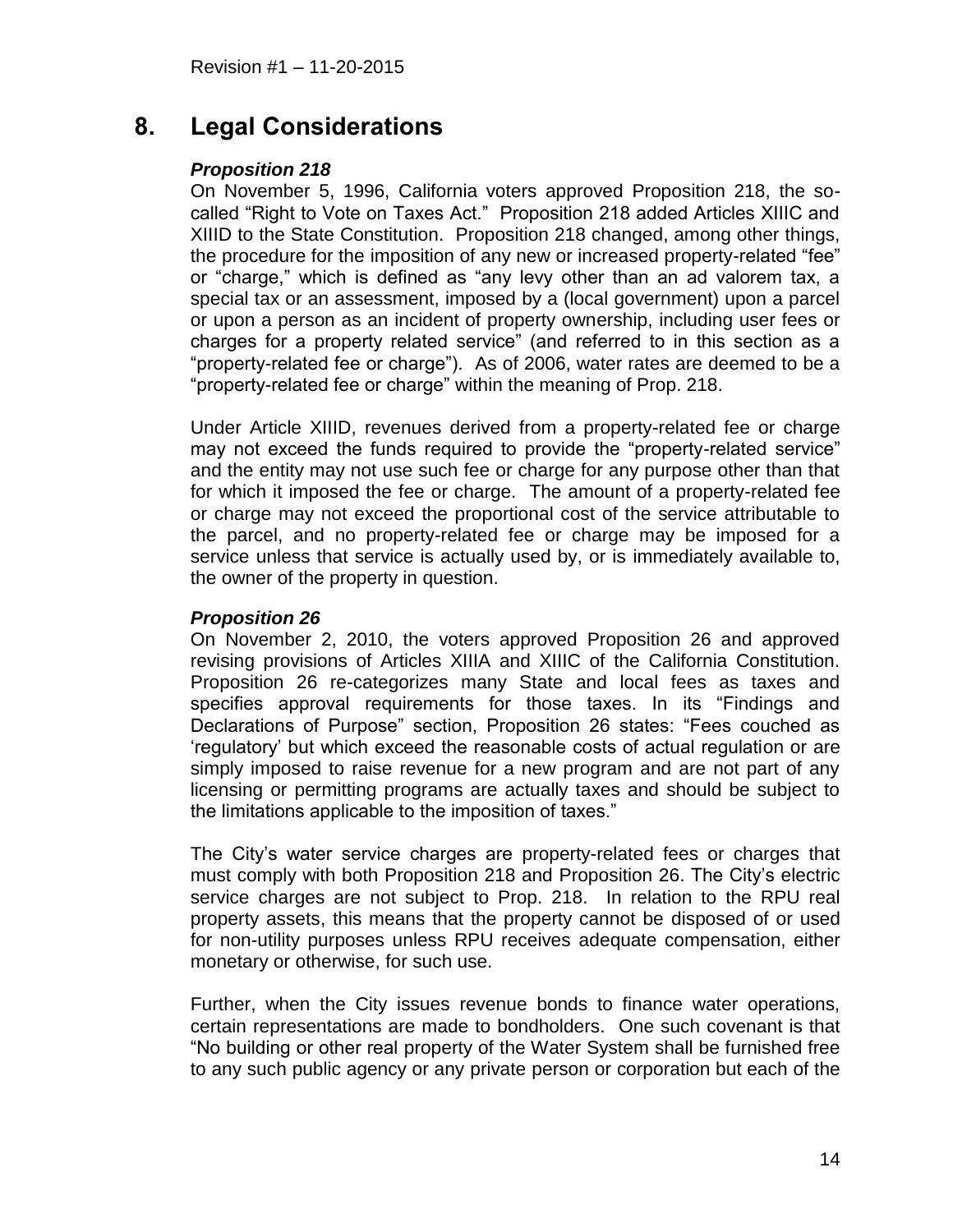foregoing shall pay the reasonable rental value of any property so used." (See City Council Resolution No. 17664, as amended from time to time.)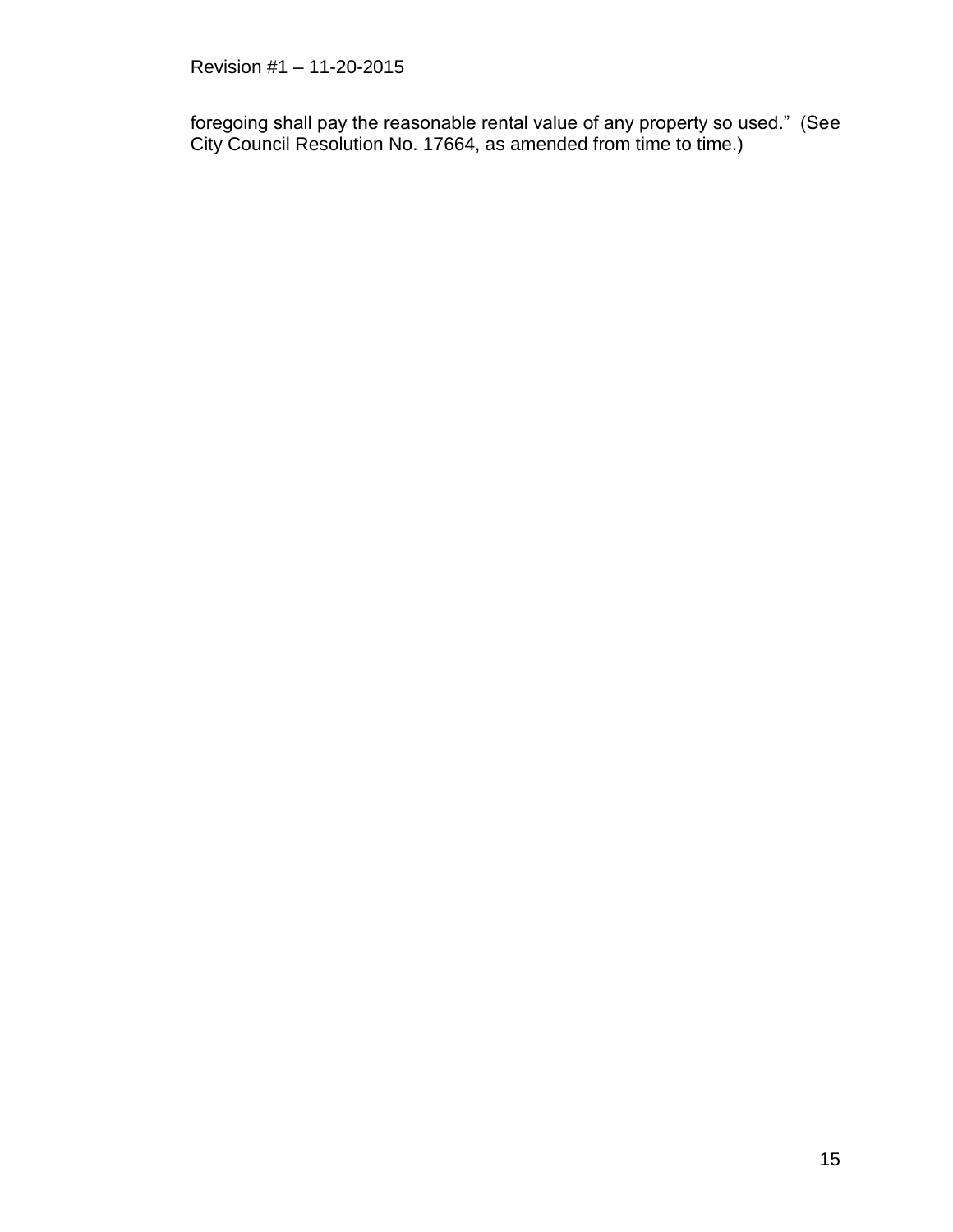# <span id="page-17-1"></span><span id="page-17-0"></span>**9. Examples**

# **Example 1: John W. North WTP – Parcel No. 0275-191-56-0000**



#### *Step 1: Evaluation and Assessment*

The John W. North WTP is directly involved in the delivery of water by RPU. Further, the nature of the structure itself precludes it from other uses. For example, it is not possible for RPU to access the treatment capabilities of the water treatment plant and lease it to some third party concurrently. Therefore, John W. North WTP is a Required - In Use exclusive asset.

Required - In Use exclusive assets are not under consideration for sale or lease. Once a property is given the distinction as a Required - In Use exclusive asset, the only objective which RPU has with respect to the property is to maximize operational efficiency, which is outside the scope of the Policy.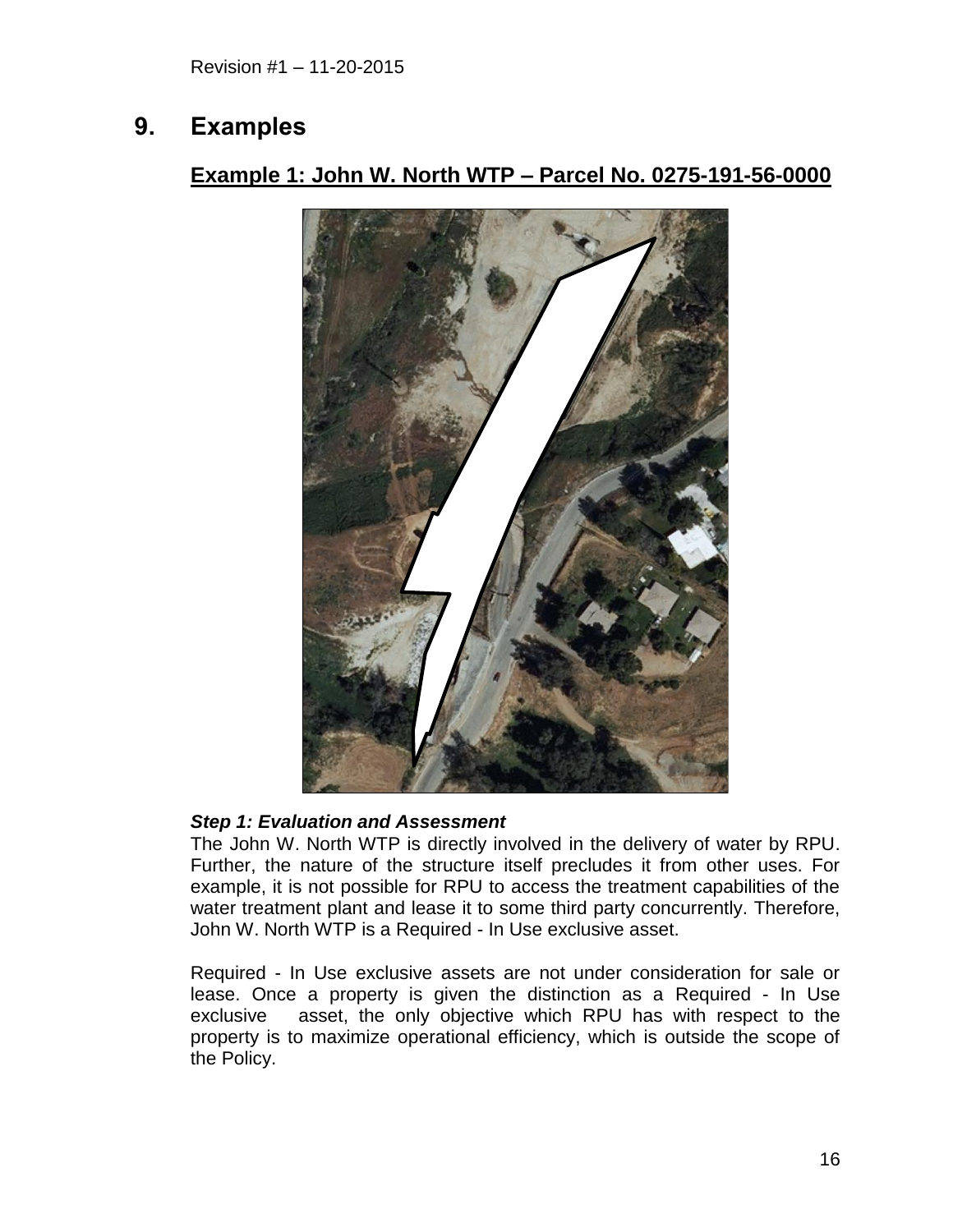

<span id="page-18-0"></span>**Example 2: Vacant Emtman Reservoir - Parcel No. 243-040-064**

#### *Step 1: Evaluation and Assessment*

Parcel No. 243-040-064 has no existing structure built on it but it has been designated as a site for a proposed booster station or reservoir. Because Parcel No. 243-040-064 may one day be used in the operations required of RPU by its mandate as a water service provider or utilized in the fulfillment of RPU's mission statement, Parcel No. 243-040-064 is a Required - Future asset.

Required - Future assets are not under consideration for sale or lease (unless the term of the lease is short enough to allow RPU to regain control of the property prior to when necessary for RPU use). Once a property is given the distinction as a Required - Future asset, the only objective which RPU has with respect to the property is to maximize its Required - Future value and put the property to its highest and best use which is outside the scope of the Policy. As an undeveloped property it is possible that Parcel No. 243-040-064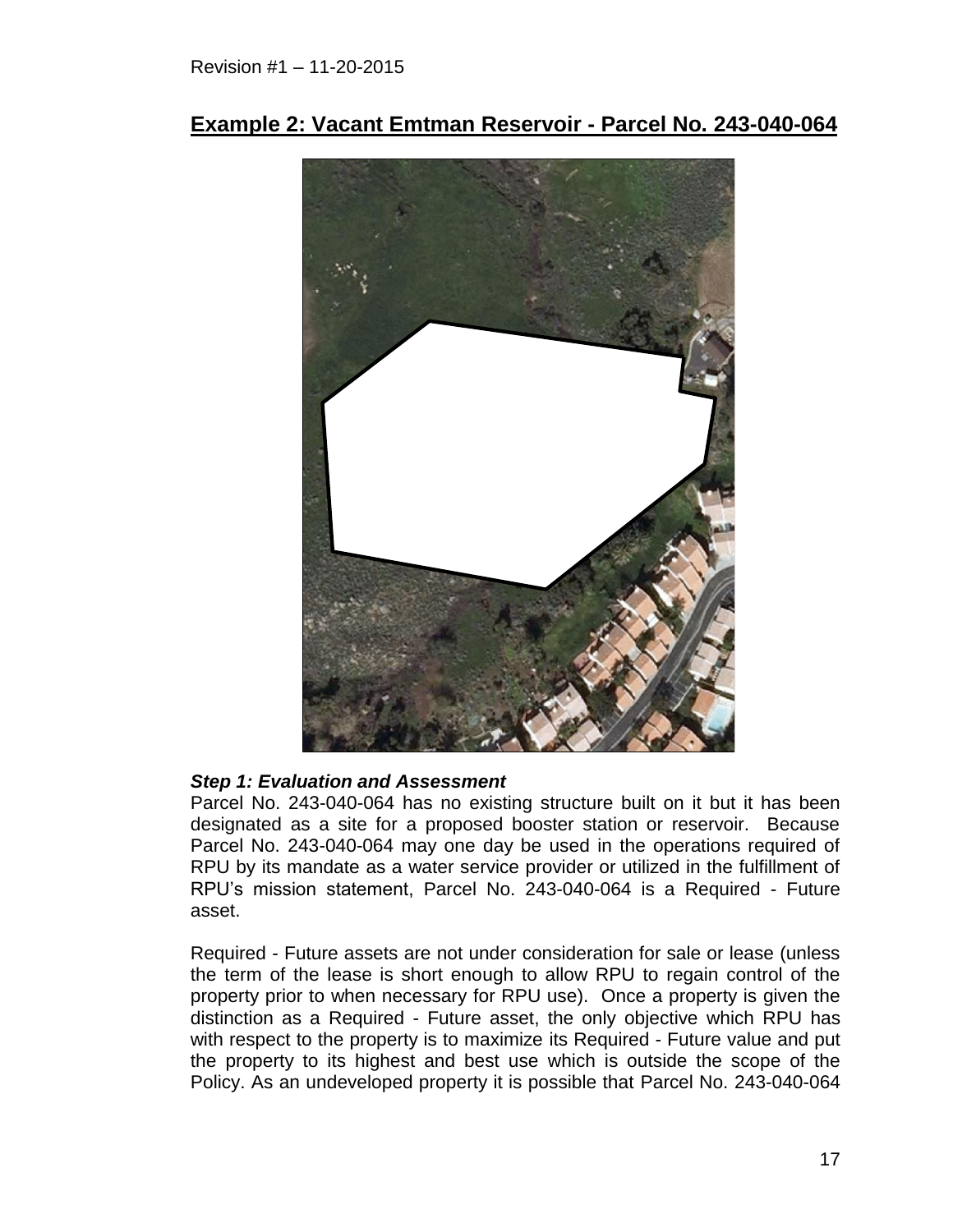may have multi-use potential (e.g. perhaps only part of the property is needed for the proposed booster station).

### <span id="page-19-0"></span>**Example 3: Vacant Mt. Vernon Reservoir - Parcel No. 257-140- 002**



#### *Step 1: Evaluation and Assessment*

Parcel No. 257-140-002 has no existing structure built on it and has no water rights associated; therefore, it is not used in the core functions of RPU or the City and cannot be classified as a Required - In Use asset. The fact that this property has no Required - Future value associated with it and has no existing structures forces this property to be classified as Idle - Miscellaneous.

#### *Step 2: Financial Evaluation*

The only possible avenue to evaluate the financial value of a vacant, miscellaneous property is to have it appraised or use sales of recent comparable properties to provide an estimate of value. After the financial value is determined, the property should be put under consideration to determine if there is market demand to support leasing all or a portion of it.

After an open and competitive bidding process has been conducted for the lease of the property, the net present value of the highest lease amount offered will be compared to the previously determined financial value of the property. Because the property is currently vacant, the appropriate discount rate is the expected appreciation rate of the property, which historically has been approximately 4%.

#### *Step 3: Portfolio Management*

**I**f the calculated net present value of lease payments exceeds the determined financial value of the property, the asset should be retained; however, a third party service should be utilized to manage property related activities such as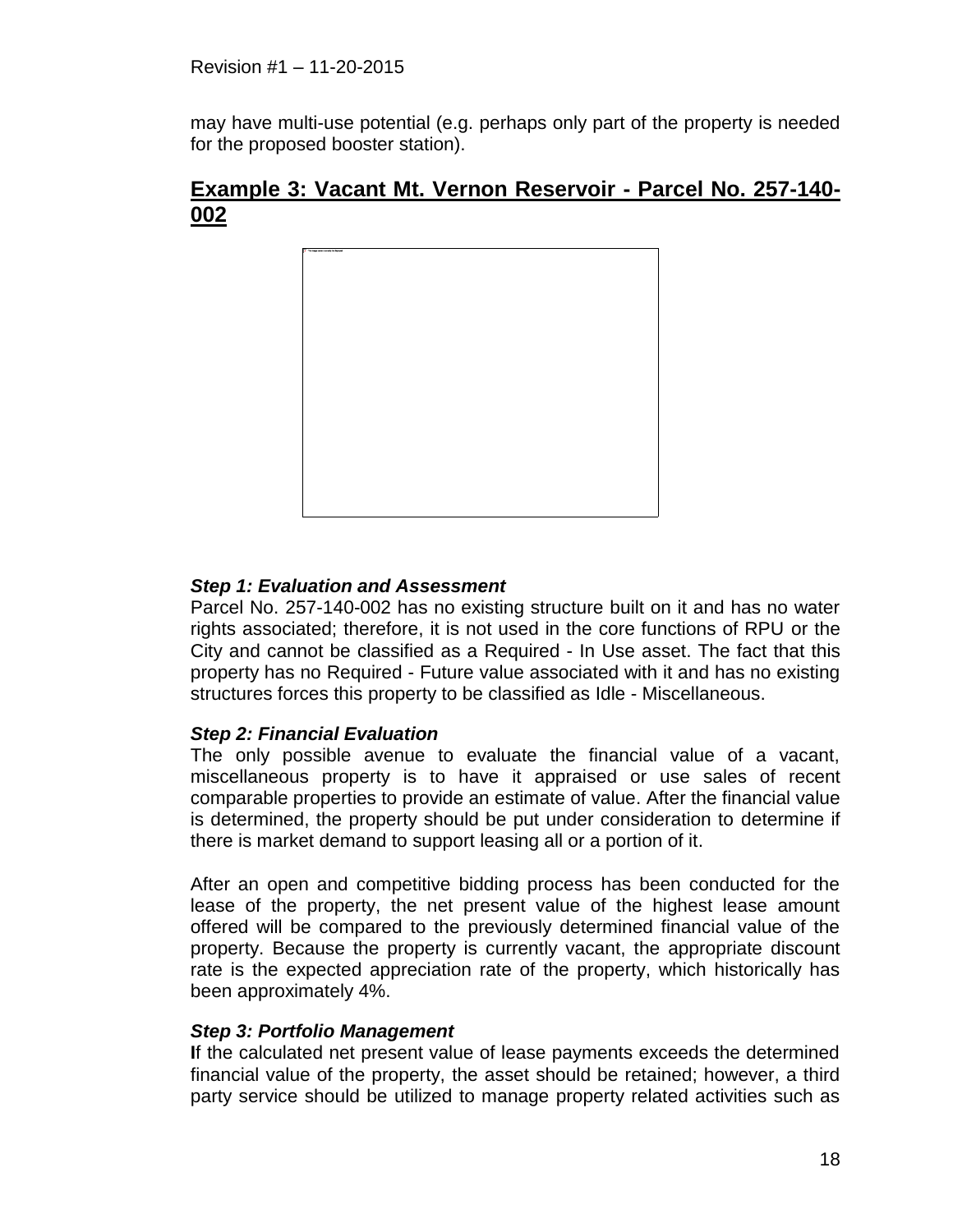the lease and maintenance. If the determined financial value exceeds the net present value of lease payments, the property should be put under consideration to be sold.

# <span id="page-20-0"></span>**10. Conclusion**

The Policy was first issued in November 2014. It is expected that the Policy will be updated every two years and the list and classification of real property assets will be updated more regularly.